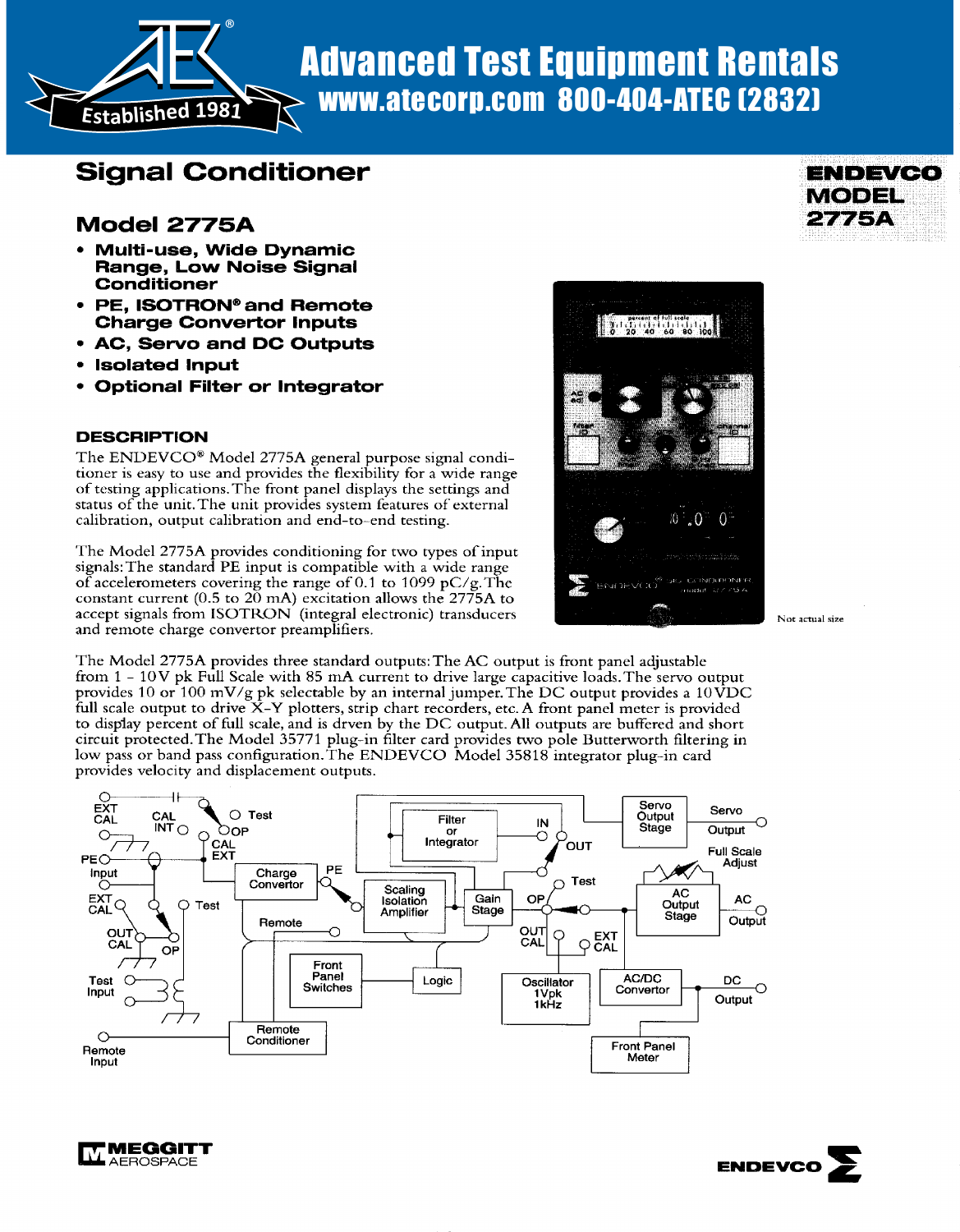# MODEL<br>2775A

# ENDEVCO Signal Conditioner

## **SPECIFICATIONS**

| <b>INPUTS</b>                                     |                                                                                                              |  |  |  |  |  |  |  |
|---------------------------------------------------|--------------------------------------------------------------------------------------------------------------|--|--|--|--|--|--|--|
| PIEZOELECTRIC (PE) INPUT                          | Single-ended with one side connected to input common                                                         |  |  |  |  |  |  |  |
| Input Charge                                      | 3000 to 110 000 pC maximum depending on gain for instantaneous recovery                                      |  |  |  |  |  |  |  |
| Source Resistance                                 | 10 MΩ minimum                                                                                                |  |  |  |  |  |  |  |
| Source Capacitance                                | 30 000 pF maximum                                                                                            |  |  |  |  |  |  |  |
| <b>ISOTRON INPUT</b>                              | Single-ended with one side connected to input common. Compatible with                                        |  |  |  |  |  |  |  |
|                                                   | constant current systems using 2 wire remote charge convertors, or integral                                  |  |  |  |  |  |  |  |
|                                                   | electronic transducers                                                                                       |  |  |  |  |  |  |  |
| Constant Current Excitation Supply                | Adjustable from 0.5 to 20 mA DC with control located on main circuit board,                                  |  |  |  |  |  |  |  |
|                                                   | factory set at 4 mA                                                                                          |  |  |  |  |  |  |  |
|                                                   |                                                                                                              |  |  |  |  |  |  |  |
| Compliance Voltage                                | 21 V maximum (AC + DC components)                                                                            |  |  |  |  |  |  |  |
| GROUNDED INPUT MODE                               | The input common is connected to output common                                                               |  |  |  |  |  |  |  |
| <b>ISOLATED INPUT MODE</b>                        | The input common is isolated from output common by 50 $M\Omega$ minimum                                      |  |  |  |  |  |  |  |
|                                                   | resistance in shunt with 600 pF maximum capacitance                                                          |  |  |  |  |  |  |  |
| Common Mode Voltage                               | 6 V pk maximum to meet all specifications                                                                    |  |  |  |  |  |  |  |
|                                                   | 500 V pk absolute maximum without damage                                                                     |  |  |  |  |  |  |  |
| Maximum Common Mode Sensitivity                   | 400 Hz to 1000 Hz, 0.025 pC/V RTI or 0.25% of F.S. per volt RTO, whichever                                   |  |  |  |  |  |  |  |
|                                                   | is greater. 5 Hz to 399 Hz, 0.02 pC/V RTI or 0.1% of F.S. per volt RTO,                                      |  |  |  |  |  |  |  |
|                                                   | whichever is greater.                                                                                        |  |  |  |  |  |  |  |
| Long Term Specification (6 months w/o adjustment) | 5 Hz to 1000 Hz, 1pC/V RTI or 1.0% of Full Scale RTO, whichever is greater.                                  |  |  |  |  |  |  |  |
| <b>TEST INPUT</b>                                 | This input allows the insertion of a signal in series (transformer coupled) with the                         |  |  |  |  |  |  |  |
|                                                   | cable and the PE transducer. The signal level may be any voltage which will give                             |  |  |  |  |  |  |  |
|                                                   | a convenient reading at the output. The test frequency must be between 100 and                               |  |  |  |  |  |  |  |
|                                                   | 10 000 Hz                                                                                                    |  |  |  |  |  |  |  |
| EXTERNAL CALIBRATION INPUT                        | An external calibration signal may be applied to the charge converter input through                          |  |  |  |  |  |  |  |
|                                                   | an internal capacitor of 1000 pF ±0.5%                                                                       |  |  |  |  |  |  |  |
|                                                   | To obtain F.S. output, the voltage input in mV should be $\text{Vin}[m\text{V}] = \text{FS} \times \text{S}$ |  |  |  |  |  |  |  |
| Input Voltage Level                               | where FS is the full scale setting and S is the sensitivity setting                                          |  |  |  |  |  |  |  |
| AC OUTPUT                                         | OUTPUTS: All outputs are short-circuit protected, single-ended with one side connected to output common      |  |  |  |  |  |  |  |
| Full Scale Voltage                                | 1 V pk to 10 V pk adjustable. Linear to 12 V pk. Factory set at 10 V pk.                                     |  |  |  |  |  |  |  |
| Output Current                                    | 85 mA pk maximum                                                                                             |  |  |  |  |  |  |  |
| Output DC Offset                                  | 20 mV maximum, < 5 mV typical                                                                                |  |  |  |  |  |  |  |
| DC OUTPUT                                         | This output is proportional to the peak average of the AC output signal                                      |  |  |  |  |  |  |  |
| <b>Full Scale Output Voltage</b>                  | 10 VDC                                                                                                       |  |  |  |  |  |  |  |
| Output Current                                    | 3 mA DC maximum                                                                                              |  |  |  |  |  |  |  |
| Output Offset Voltage                             | 30 mV DC maximum < 5 mV DC typical                                                                           |  |  |  |  |  |  |  |
| SERVO OUTPUT                                      |                                                                                                              |  |  |  |  |  |  |  |
| Output Sensitivity                                | Internally selectable 10 mV/g, 100 mV/g                                                                      |  |  |  |  |  |  |  |
| <b>Linear Output</b>                              | 12 V pk maximum from 1 Hz to 20 KHz                                                                          |  |  |  |  |  |  |  |
| Output Current                                    | 3 mA pk maximum over specified frequency range                                                               |  |  |  |  |  |  |  |
| DC Offset                                         | 17 mV maximum, < 5 mV typical                                                                                |  |  |  |  |  |  |  |
|                                                   |                                                                                                              |  |  |  |  |  |  |  |
| TRANSFER CHARACTERISTICS                          |                                                                                                              |  |  |  |  |  |  |  |
| GAIN RANGE                                        | .03 to 1000                                                                                                  |  |  |  |  |  |  |  |
| <b>GAIN ACCURACY</b>                              |                                                                                                              |  |  |  |  |  |  |  |
|                                                   | $\pm 1.5\%$ of F.S. maximum, with filter disabled                                                            |  |  |  |  |  |  |  |
| Input to AC, DC or Servo Output                   |                                                                                                              |  |  |  |  |  |  |  |
| Input to Meter                                    | ±3% of F.S. maximum, with filter disabled                                                                    |  |  |  |  |  |  |  |
| <b>NOISE</b>                                      | PE input open circuit, a 250 $\Omega$ resistor is connected to the remote input and the                      |  |  |  |  |  |  |  |
|                                                   | current adjustment set to 4mA                                                                                |  |  |  |  |  |  |  |
| PE Input/AC Output Noise                          | 0.015 pC maximum rms plus 0.0015 pC rms per 1000 pF of source capacitance                                    |  |  |  |  |  |  |  |
|                                                   | RTI or 1 mV rms RTO, whichever is greater                                                                    |  |  |  |  |  |  |  |
| PE Input/ AC Output Low Frequency Noise           | Less than 15 mV pk-pk RTO with 100 mV/pC gain, from 0.01 Hz to 100 Hz                                        |  |  |  |  |  |  |  |
| Remote Input/AC Output Noise                      | <b>Full Scale</b><br>300<br>1k<br>Зĸ<br>10k<br>30k<br>3<br>10<br>100<br>1<br>30                              |  |  |  |  |  |  |  |
|                                                   | 0.5<br>0.5<br>0.5<br>Noise mV rms<br>$5.0\quad 2.0$<br>5.0<br>2.0<br>5.0<br>0.7<br>0.7                       |  |  |  |  |  |  |  |
| Meter Deflection (Independent of input type)      | 1% maximum                                                                                                   |  |  |  |  |  |  |  |
| Servo Output (Independent of input type)          | 10 mV/g servo output sensitivity setting                                                                     |  |  |  |  |  |  |  |
|                                                   | 100<br>Sensitivity Multiplier<br>10<br>0.1<br>1                                                              |  |  |  |  |  |  |  |
|                                                   | 2<br>0.2<br>Noise mV rms<br>20<br>0.3                                                                        |  |  |  |  |  |  |  |
|                                                   |                                                                                                              |  |  |  |  |  |  |  |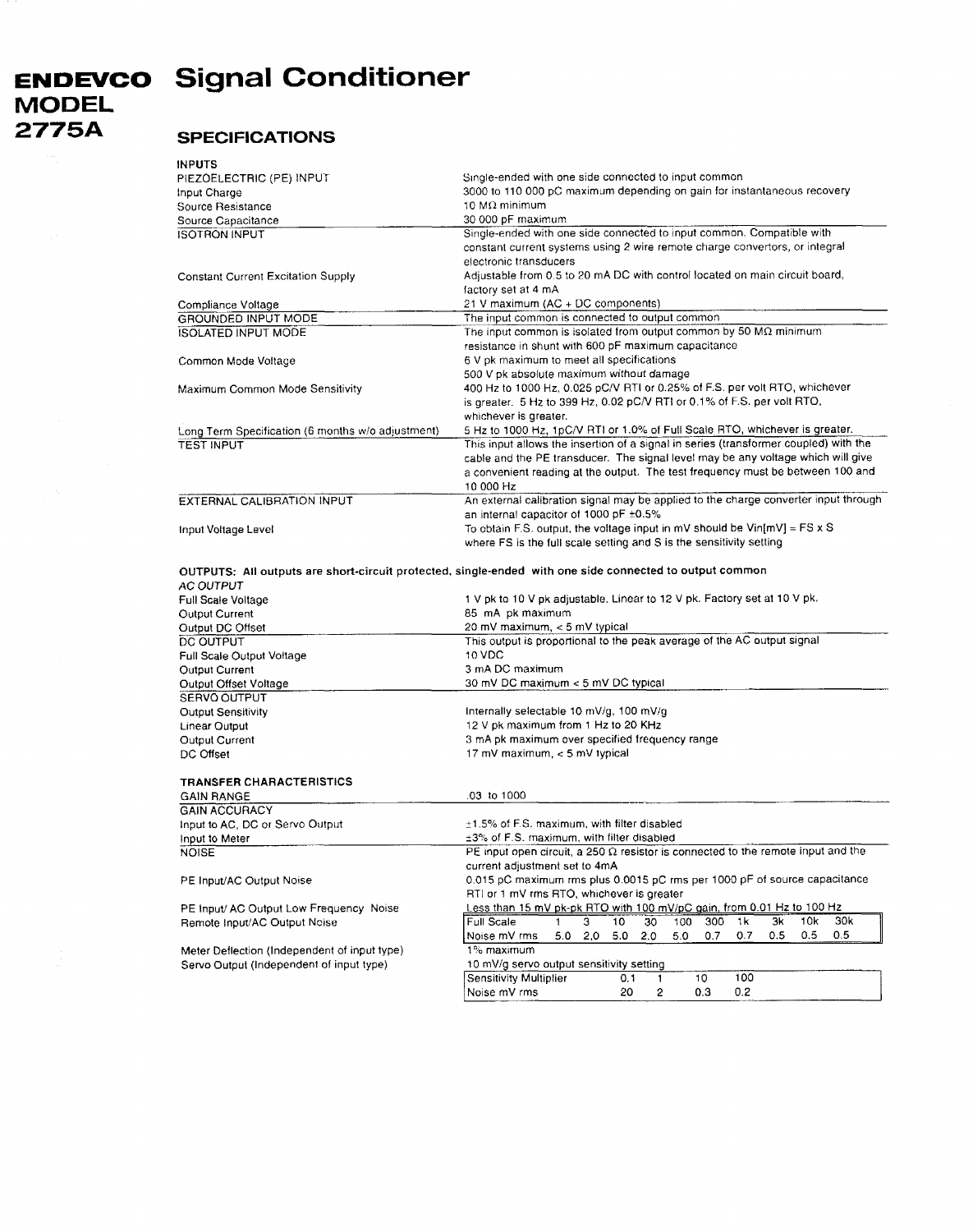## Signal Conditioner

### **SPECIFICATIONS**

| <b>ENDEVCO</b> |
|----------------|
| <b>MODEL</b>   |
| 2775A          |

| TRANSFER CHARACTERISTICS-continued<br>FULL SCALE RANGES                                                                                                                                                   | Sensitivity Multiplier<br>Full Scale Ranges, g pk                                                                                                  |                         |                                                               |     |                |      |                                |                 |  |  |  |  |  |  |
|-----------------------------------------------------------------------------------------------------------------------------------------------------------------------------------------------------------|----------------------------------------------------------------------------------------------------------------------------------------------------|-------------------------|---------------------------------------------------------------|-----|----------------|------|--------------------------------|-----------------|--|--|--|--|--|--|
|                                                                                                                                                                                                           | 100<br>0.1                                                                                                                                         | 300                     | 1k                                                            | 3k  | 10k            |      | 30k                            |                 |  |  |  |  |  |  |
|                                                                                                                                                                                                           | $\mathbf{1}$<br>10                                                                                                                                 | 30                      | 100<br>300                                                    |     | 1 <sub>k</sub> |      | 3k                             |                 |  |  |  |  |  |  |
|                                                                                                                                                                                                           | 10<br>$\mathbf{1}$                                                                                                                                 | 3                       | 10                                                            | 30  | 100            |      | 300                            |                 |  |  |  |  |  |  |
|                                                                                                                                                                                                           | 100<br>1                                                                                                                                           | 3                       | 30<br>10                                                      |     |                |      |                                |                 |  |  |  |  |  |  |
| <b>FREQUENCY RESPONSE</b>                                                                                                                                                                                 | The gain is flat within its bandwidth. At the lower and upper cutoff frequency the                                                                 |                         |                                                               |     |                |      |                                |                 |  |  |  |  |  |  |
|                                                                                                                                                                                                           | gain is 5% lower than the gain at 1 kHz.                                                                                                           |                         |                                                               |     |                |      |                                |                 |  |  |  |  |  |  |
| Piezoelectric Mode                                                                                                                                                                                        |                                                                                                                                                    |                         |                                                               |     |                |      |                                |                 |  |  |  |  |  |  |
| Lower Cutoff Frequency, AC and DC Outputs                                                                                                                                                                 | Low frequency switch set at $< 0.5$ Hz<br>$0.5$ Hz $\pm 0.1$ Hz.                                                                                   |                         |                                                               |     |                |      |                                |                 |  |  |  |  |  |  |
|                                                                                                                                                                                                           | -3 dB at 0.2 Hz maximum                                                                                                                            |                         |                                                               |     |                |      |                                |                 |  |  |  |  |  |  |
|                                                                                                                                                                                                           | Low frequency switch set at 2 Hz<br>$2.1$ Hz $\pm 0.5$ Hz,                                                                                         |                         |                                                               |     |                |      |                                |                 |  |  |  |  |  |  |
|                                                                                                                                                                                                           |                                                                                                                                                    | -3 dB at 0.5 Hz maximum |                                                               |     |                |      |                                |                 |  |  |  |  |  |  |
| Upper Cutoff Frequency, AC and DC Outputs                                                                                                                                                                 | The upper cutoff frequency depends on the full scale setting as follows:                                                                           |                         |                                                               |     |                |      |                                |                 |  |  |  |  |  |  |
|                                                                                                                                                                                                           | 3<br><b>Full Scale</b><br>$\blacksquare$                                                                                                           | 30<br>10 <sup>10</sup>  | 100                                                           | 300 | 1k             | 3k   | 10k                            | 30 <sub>k</sub> |  |  |  |  |  |  |
|                                                                                                                                                                                                           | 30<br>25<br>-5% f [kHz] minimum                                                                                                                    | 25<br>30                | 40                                                            | 30  | 50             | 50   | 50                             | 50              |  |  |  |  |  |  |
| Remote Mode                                                                                                                                                                                               | Independent of low frequency switch position                                                                                                       |                         |                                                               |     |                |      |                                |                 |  |  |  |  |  |  |
| Lower Cuttoff Frequency, AC and DC Outputs                                                                                                                                                                | -5% at 0.5 Hz maximum                                                                                                                              |                         |                                                               |     |                |      |                                |                 |  |  |  |  |  |  |
|                                                                                                                                                                                                           | -3 dB at 0.2 Hz maximum                                                                                                                            |                         |                                                               |     |                |      |                                |                 |  |  |  |  |  |  |
| Upper Cutoff Frequency, AC and DC Outputs                                                                                                                                                                 | The upper cutoff frequency depends on the full scale setting as follows:                                                                           |                         |                                                               |     |                |      |                                |                 |  |  |  |  |  |  |
|                                                                                                                                                                                                           | 3<br><b>Full Scale</b><br>1                                                                                                                        | 10                      | 30<br>100                                                     | 300 | 1k             | 3k   | 10k                            | 30 <sub>k</sub> |  |  |  |  |  |  |
|                                                                                                                                                                                                           | 24<br>-5% f [kHz] minimum<br>24                                                                                                                    | 24                      | 24<br>30                                                      | 35  | 70             | - 70 | 70                             | 70              |  |  |  |  |  |  |
| <b>AMPLITUDE LINEARITY</b>                                                                                                                                                                                |                                                                                                                                                    |                         |                                                               |     |                |      |                                |                 |  |  |  |  |  |  |
| Input to All Outputs                                                                                                                                                                                      | 1% of reading from best fit straight line approximation                                                                                            |                         |                                                               |     |                |      |                                |                 |  |  |  |  |  |  |
| Input to Meter                                                                                                                                                                                            | ±3% of full scale from best fit straight line from 0 to full scale                                                                                 |                         |                                                               |     |                |      |                                |                 |  |  |  |  |  |  |
| <b>OUTPUT CALIBRATION MODE</b>                                                                                                                                                                            | This mode is selected from the front panel switch. A calibration voltage is<br>provided at the AC and DC outputs. The amplitude represents 100% of |                         |                                                               |     |                |      |                                |                 |  |  |  |  |  |  |
|                                                                                                                                                                                                           | full scale, regardless of range or sensitivity control settings.                                                                                   |                         |                                                               |     |                |      |                                |                 |  |  |  |  |  |  |
| Voltage Accuracy                                                                                                                                                                                          | ±1% of full scale                                                                                                                                  |                         |                                                               |     |                |      |                                |                 |  |  |  |  |  |  |
| Frequency                                                                                                                                                                                                 | 1000 Hz ±5%                                                                                                                                        |                         |                                                               |     |                |      |                                |                 |  |  |  |  |  |  |
|                                                                                                                                                                                                           |                                                                                                                                                    |                         |                                                               |     |                |      |                                |                 |  |  |  |  |  |  |
|                                                                                                                                                                                                           |                                                                                                                                                    |                         |                                                               |     |                |      |                                |                 |  |  |  |  |  |  |
|                                                                                                                                                                                                           |                                                                                                                                                    |                         |                                                               |     |                |      |                                |                 |  |  |  |  |  |  |
|                                                                                                                                                                                                           |                                                                                                                                                    |                         |                                                               |     |                |      | -65°F to 185°F (-54°C to 85°C) |                 |  |  |  |  |  |  |
|                                                                                                                                                                                                           | Operating<br>36°F to 125°F (2°C to 52°C)                                                                                                           |                         |                                                               |     |                |      |                                |                 |  |  |  |  |  |  |
|                                                                                                                                                                                                           | Storage<br>95% R.H. maximum                                                                                                                        |                         |                                                               |     |                |      |                                |                 |  |  |  |  |  |  |
|                                                                                                                                                                                                           |                                                                                                                                                    |                         |                                                               |     |                |      |                                |                 |  |  |  |  |  |  |
|                                                                                                                                                                                                           |                                                                                                                                                    |                         |                                                               |     |                |      |                                |                 |  |  |  |  |  |  |
|                                                                                                                                                                                                           | Selectable through a switch located on the main board                                                                                              |                         |                                                               |     |                |      |                                |                 |  |  |  |  |  |  |
|                                                                                                                                                                                                           | $90 - 110$ V rms                                                                                                                                   |                         |                                                               |     |                |      |                                |                 |  |  |  |  |  |  |
|                                                                                                                                                                                                           | 105 - 125 V rms                                                                                                                                    |                         |                                                               |     |                |      |                                |                 |  |  |  |  |  |  |
|                                                                                                                                                                                                           | 210 - 250 V rms                                                                                                                                    |                         |                                                               |     |                |      |                                |                 |  |  |  |  |  |  |
|                                                                                                                                                                                                           | 40 to 400 Hz                                                                                                                                       |                         |                                                               |     |                |      |                                |                 |  |  |  |  |  |  |
|                                                                                                                                                                                                           | 100 mA rms maximum at 115 V rms, 60 Hz                                                                                                             |                         |                                                               |     |                |      |                                |                 |  |  |  |  |  |  |
|                                                                                                                                                                                                           |                                                                                                                                                    |                         |                                                               |     |                |      |                                |                 |  |  |  |  |  |  |
|                                                                                                                                                                                                           |                                                                                                                                                    |                         |                                                               |     |                |      |                                |                 |  |  |  |  |  |  |
|                                                                                                                                                                                                           | 4.88" h x 2.71" w x 15.81" d (12.4cm x 6.9cm x 40.2cm)                                                                                             |                         |                                                               |     |                |      |                                |                 |  |  |  |  |  |  |
| <b>ENVIRONMENTAL</b><br><b>TEMPERATURE RANGE</b><br><b>HUMIDITY</b><br><b>POWER</b><br>INPUT VOLTAGE<br><b>FREQUENCY RANGE</b><br><b>CURRENT</b><br><b>PHYSICAL</b><br><b>DIMENSIONS</b><br><b>WEIGHT</b> | 4.5 lbs (2.1 kg)                                                                                                                                   |                         |                                                               |     |                |      |                                |                 |  |  |  |  |  |  |
| <b>CONNECTORS</b>                                                                                                                                                                                         | PE input<br>Remote input and outputs                                                                                                               |                         | 10 - 32 Microdot <sup>®</sup><br>BNC, UG 1094/U or equivalent |     |                |      |                                |                 |  |  |  |  |  |  |

17180 Power Cord (17180V for 230 V operation)<br>EJ21 BNC to Microdot™ Connector Adapter<br>IM2775A Instruction Manual

#### OPTIONAL ACCESSORIES

| 35771 | Filter Card                                     |
|-------|-------------------------------------------------|
| 35818 | Integrator Card                                 |
| 4948  | Rack Adapter (1 per 6 each Model 2775A/2775AM4) |
| 16678 | Blank Panel                                     |